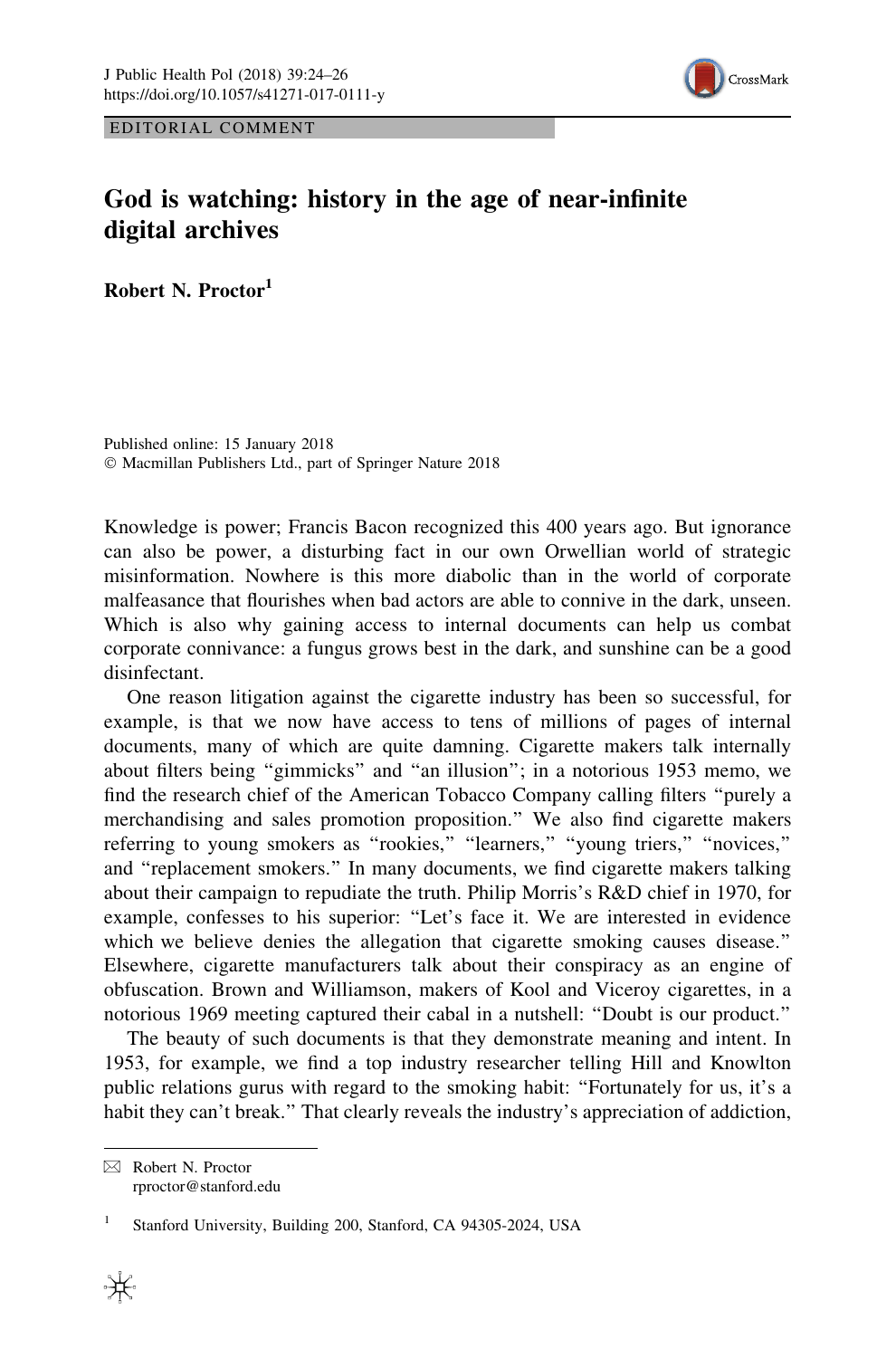and also their regard for this inability (to quit) as ''fortunate.'' In other documents, the industry talks about youth marketing prospects as a ''bonanza'' or ''strategic opportunity,'' even as they brag about their ability to keep most members of the U.S. Senate and House of Representatives as ''Grade A contacts.''

Having access to such documents in full-text searchable form is creating nothing short of a revolution in historiography. In the cigarette instance, 85 million pages of formerly secret industry documents are now full-text searchable at [https://www.](https://www.industrydocumentslibrary.ucsf.edu/tobacco/) [industrydocumentslibrary.ucsf.edu/tobacco/.](https://www.industrydocumentslibrary.ucsf.edu/tobacco/) More subtle interrogations can be conducted via Stephan Risi's and my recently launched Tobacco Analytics site [\(http://www.tobacco-analytics.org](http://www.tobacco-analytics.org)), which improves methods for guided search and facilitates topic modeling and network analysis using metadata. Sites such as these—joined now by [https://www.ToxicDocs.org—](https://www.ToxicDocs.org)allow us to comb through millions of documents virtually instantaneously, elucidating patterns formerly obscure.

But combing is just the beginning. New search tools make possible new kinds of history: 'affect history' (history of motives and desires), histories of denialist networks, and histories of rhetorical strategies and taboos. Digital access means that we can now find all documents containing the words ''happily'' or ''luckily'' or ''fortunately for us.'' The researcher can then simply click on the document and read to discover what some party within considered fortuitous or pleasing. By similar means, we can learn what was regarded by whom as alarming or dangerous. Online access means that anyone with an Internet connection can search for all documents containing the phrase ''our concern'' or ''please destroy.'' Documents can be ordered by time or by author or document type, revealing how agency (and blame) is attributed through choice of particular nouns and verbs (like ''smoker'' vs. "customer," or "blurt" vs. "explain").

Given the power of such archives, we are going to have to think much more carefully about search strategies and archival 'eavescasting': nominally private rhetoric that has in fact been crafted to neutralize damage in the event of future discovery (it is a cross between 'eavesdropping' and 'broadcasting'). Most analyses conducted thus far have been confined to narrative reconstruction: documents are pieced together like a jigsaw puzzle, to reveal some broader landscape. But entirely new kinds of research will be enabled.

Crucial to keep in mind is that these archives are not innocent. In the tobacco case, we know that many documents have been destroyed and that many of the most explosive documents we do have—like Ron Tamol's notebooks seeking to determine ''minimum nicotine required to keep smokers hooked''—came not from litigators but from whistleblowers. (Tamol's notebooks came to light when a jilted lover kicked Mr. Tamol out of her house and then turned his Philip Morris notebooks over to the FBI.) Many of our 'hottest' documents come from such sources—rather than from responses to subpoenas.

We can expect great things from Toxicdocs. The new portal broadens access to crucial traces of corporate malevolence, and in this sense serves as a democratizing force. We will always have bad actors, but now, at least, there is a greater chance that someone will be watching. ToxicDocs is like a window opened onto a new and foreign world, a world known previously only to parties in litigation. Archives of